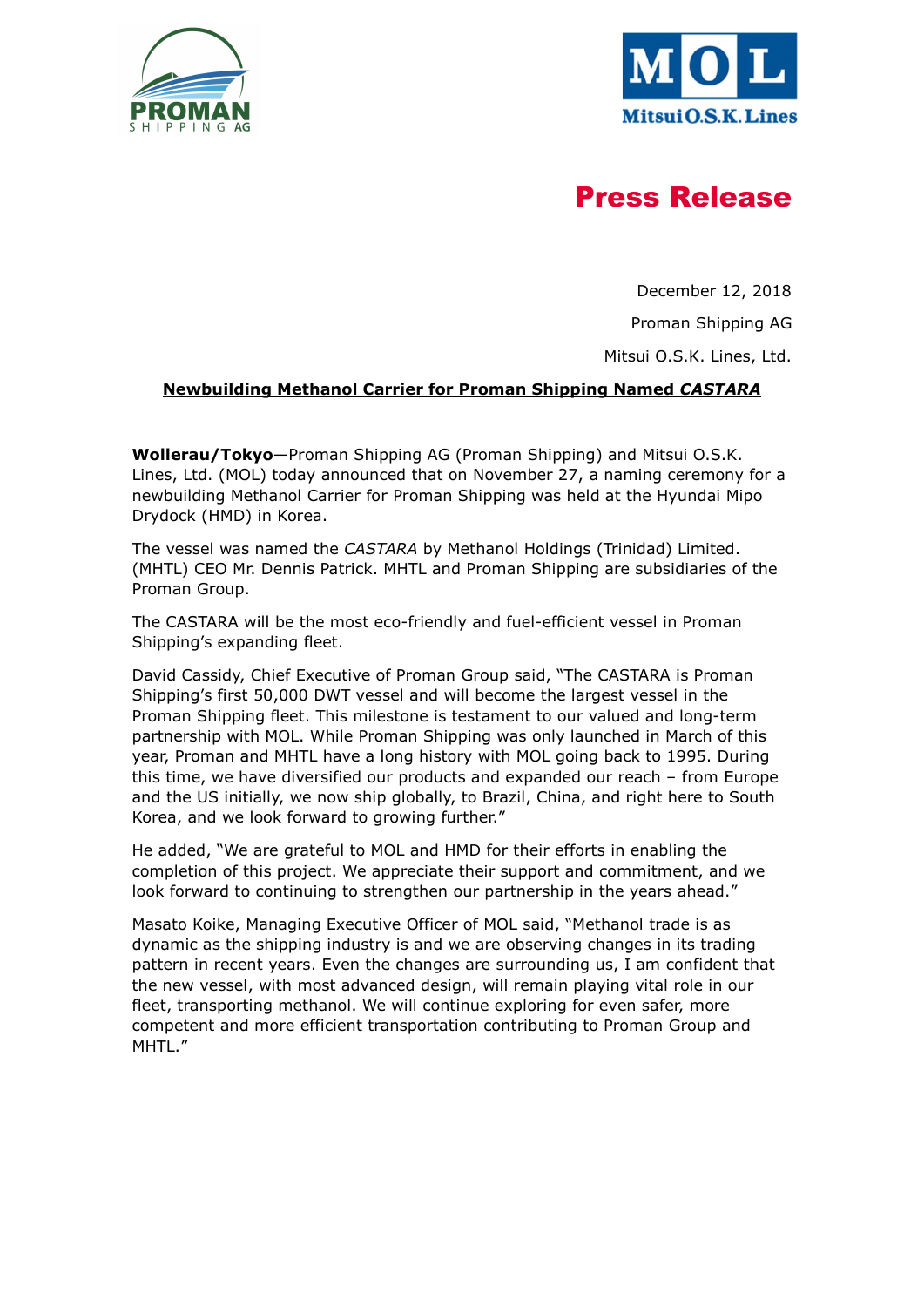

At the naming ceremony

#### ENDS

## About Proman Shipping

Proman Shipping AG is based in Wollerau, Switzerland. The company was established in March 2018 and provides maritime expertise, commercial vessel management and global ocean transportation to the Proman Group of companies. The company manages a fleet of 12 time-chartered chemical tankers. Proman Shipping AG offers safe, reliable and efficient marine transportation services to petrochemical customers both internal and external to Proman, with trading routes in North America, South America, Europe and Asia. Proman Shipping AG focuses on providing a high-quality service to its customers.

## About the Proman Group

Proman is an integrated industrial group and global leader in natural gas derived products and services. Headquartered in Switzerland, with assets in the United States, Trinidad and Oman, and ongoing expansion into Mexico, Proman is the world's second largest methanol producer and one of the ten leading fertilizer companies. Proman is also a significant services business, with extensive experience in petrochemical plant operations, petrochemical and power plant construction, product marketing and logistics, and project management. The Group offers a fully integrated, diversified platform across the whole value chain from the production and conversion of natural gas to the marketing and delivery of end products to its customers.